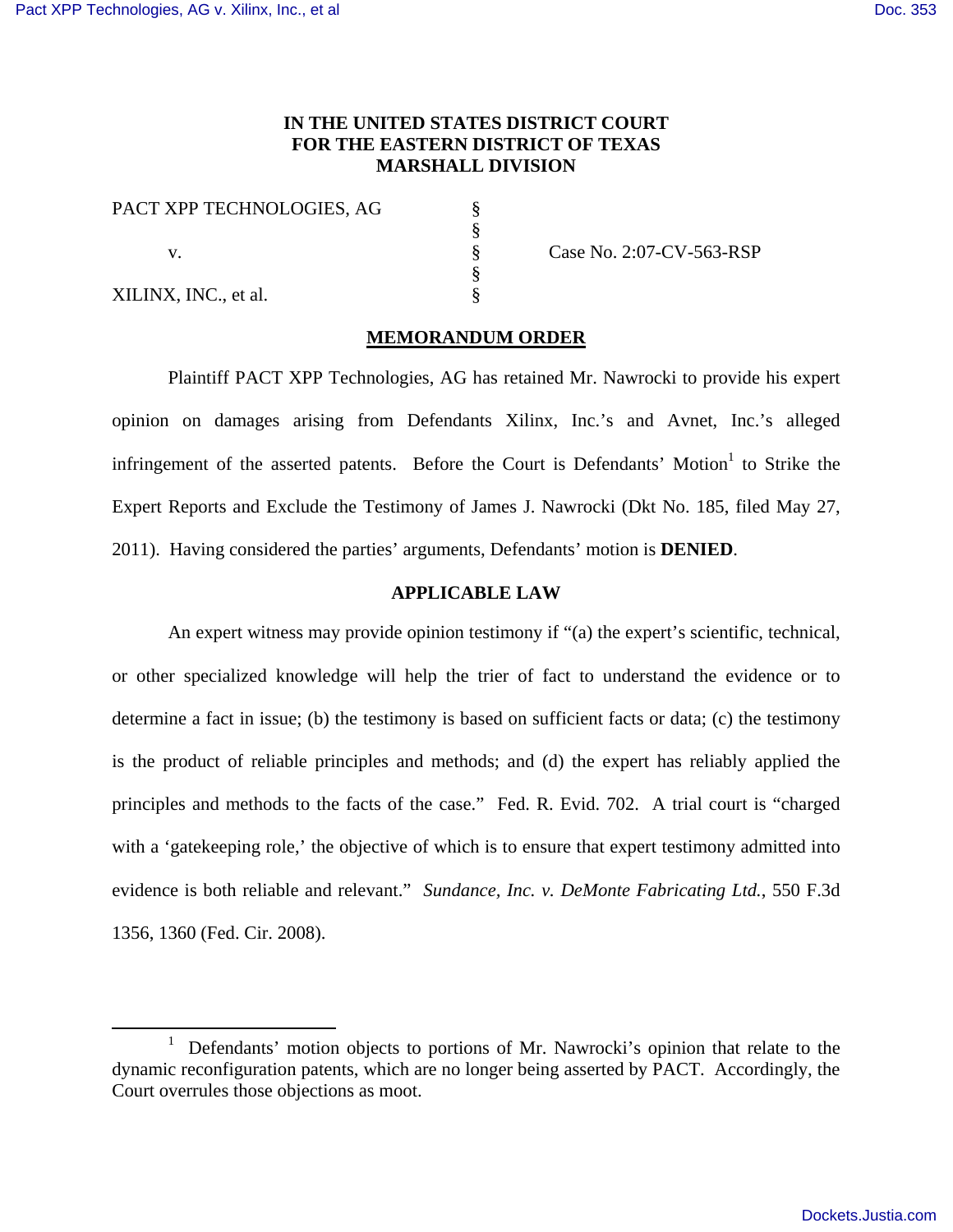#### **DISCUSSION**

#### **A. Apportionment and the Entire Market Value**

Defendants object to Mr. Nawrocki's damages opinion on two related grounds: 1) that Mr. Nawrocki failed to properly apportion the value of the patented features, and 2) that Mr. Nawrocki improperly applies the entire market value rule. Because the Court finds that Mr. Nawrocki apportioned the value attributable to the patented features, the Court overrules the objections.

When a patent covers a single feature of an accused product, the patentee must apportion the value of the accused product between the patented feature and the unpatented features using reliable and tangible evidence. *Lucent Techs., Inc. v. Gateway, Inc.*, 580 F.3d 1301, 1337 (citing *Garretson v. Clark*, 111 U.S. 120 (1884)). However, if the patented feature is the "basis for customer demand" for the accused product, then the entire market value rule permits the patentee to recover damages based upon the entire value of the accused product. *Rite-Hite Corp. v. Kelley Co.*, 56 F.3d 1538, 1549 (Fed. Cir. 1995) (en banc).

#### **1. Apportionment**

The parties appear to agree that the entire market value rule does not apply in this case. Therefore, the Court is left to determine whether Mr. Nawrocki properly apportioned the value of the accused products between the patented feature and their unpatented features. Mr. Nawrocki attributes 30% of the value of the accused products to the asserted bus interface patents. Defendants argue that this opinion should be excluded because Mr. Nawrocki merely adopts the opinion of PACT's technical expert, Dr. Tredennick, that "robust system I/O" accounts for 30% of the value of the accused products, without verifying the value or tying it more closely to the value of the patented features. Dkt. No. 185 at 10-11. Defendants also criticize Mr. Nawrocki's interpretation of the evidence as being arbitrary and unreliable. *Id.* In response, PACT describes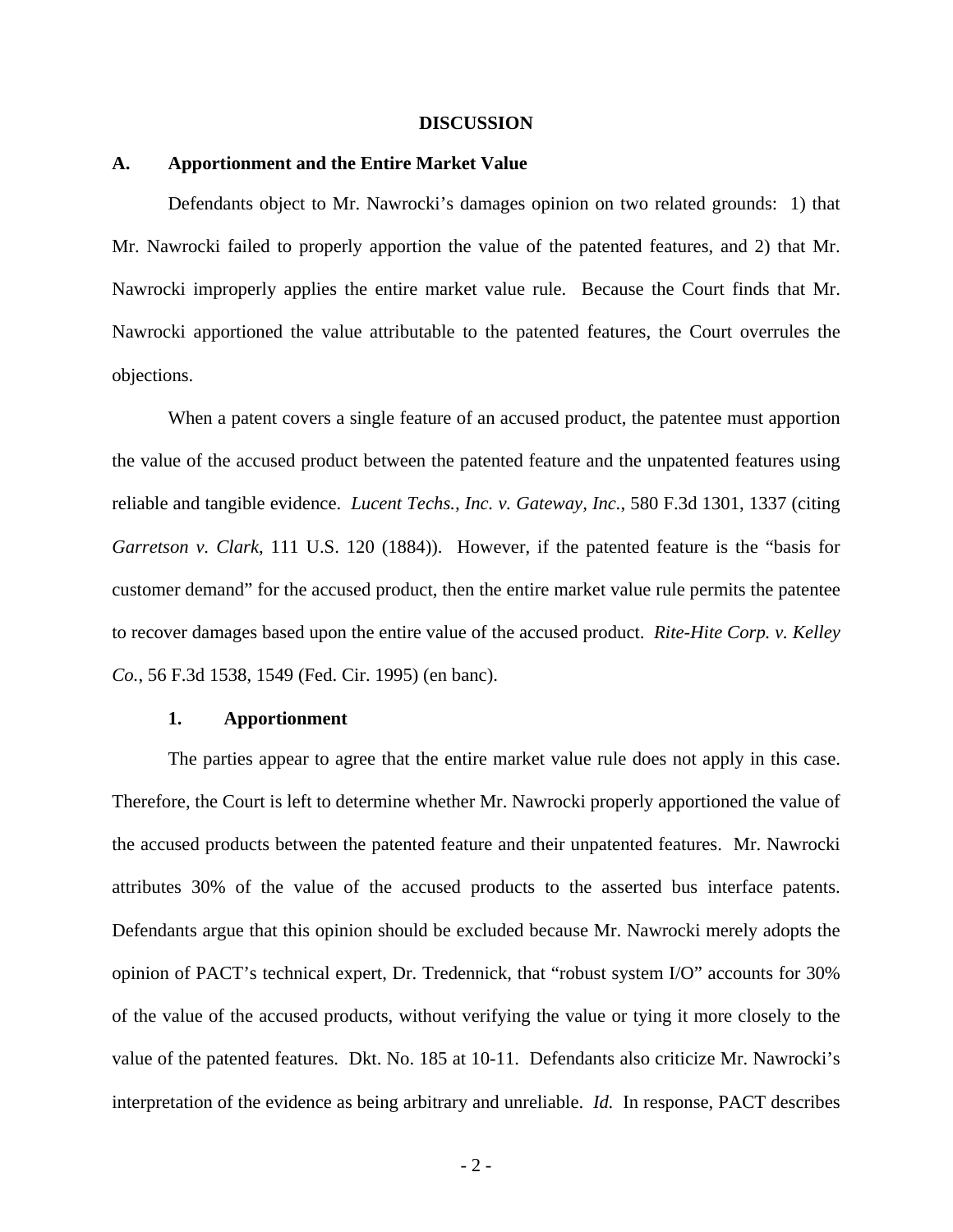the analysis and evidence supporting Mr. Nawrocki's opinion. PACT contends that the 30% figure is derived from Xilinx's customer surveys and internal reports, referred to as the "SLE" and "Boardwalk" reports. Dkt. No. 220 at 7-12.

The Court finds that Defendants criticisms go more to the weight the jury should accord Mr. Nawrocki's opinion, and not to its admissibility. Although Defendants largely disagree with Mr. Nawrocki's interpretation of the evidence, Defendants have not shown that Mr. Nawrocki's apportionment methodology is unreliable or that there are no facts to support his opinion. Accordingly, the Court overrules Defendants' objection to Mr. Nawrocki's apportionment opinion.

## **2. Entire Market Value Rule**

Defendants argue that Mr. Nawrocki improperly invokes the entire market value rule by using the average sales price of the accused products in his calculation of a per-unit running royalty rate for the asserted patents. Dkt. No. 185 at 11-13. PACT admits that Mr. Nawrocki's analysis starts with the average sales price of the accused products, but argues that the entire market value is not being invoked because Mr. Nawrocki apportioned the average sales price using the 30% apportionment factor, and made other adjustments to account for the profitability of the accused products. Dkt. No. 220 at 4-6 and 12; Nawrocki Rep., Dkt. No. 220-2 ¶¶ 153- 154. The Court agrees with PACT that Mr. Nawrocki apportioned the average sales prices of the accused products to account for the contribution of the unpatented features to the accused products' value, and therefore did not invoke the entire market value rule. Defendants' entire market value rule objection is overruled.

## **B. Application of the** *Georgia-Pacific* **Factors**

Defendants object to Mr. Nawrocki's analysis of the Georgia-Pacific factors because it merely recites the factors without clearly explaining how each factor was used to determine the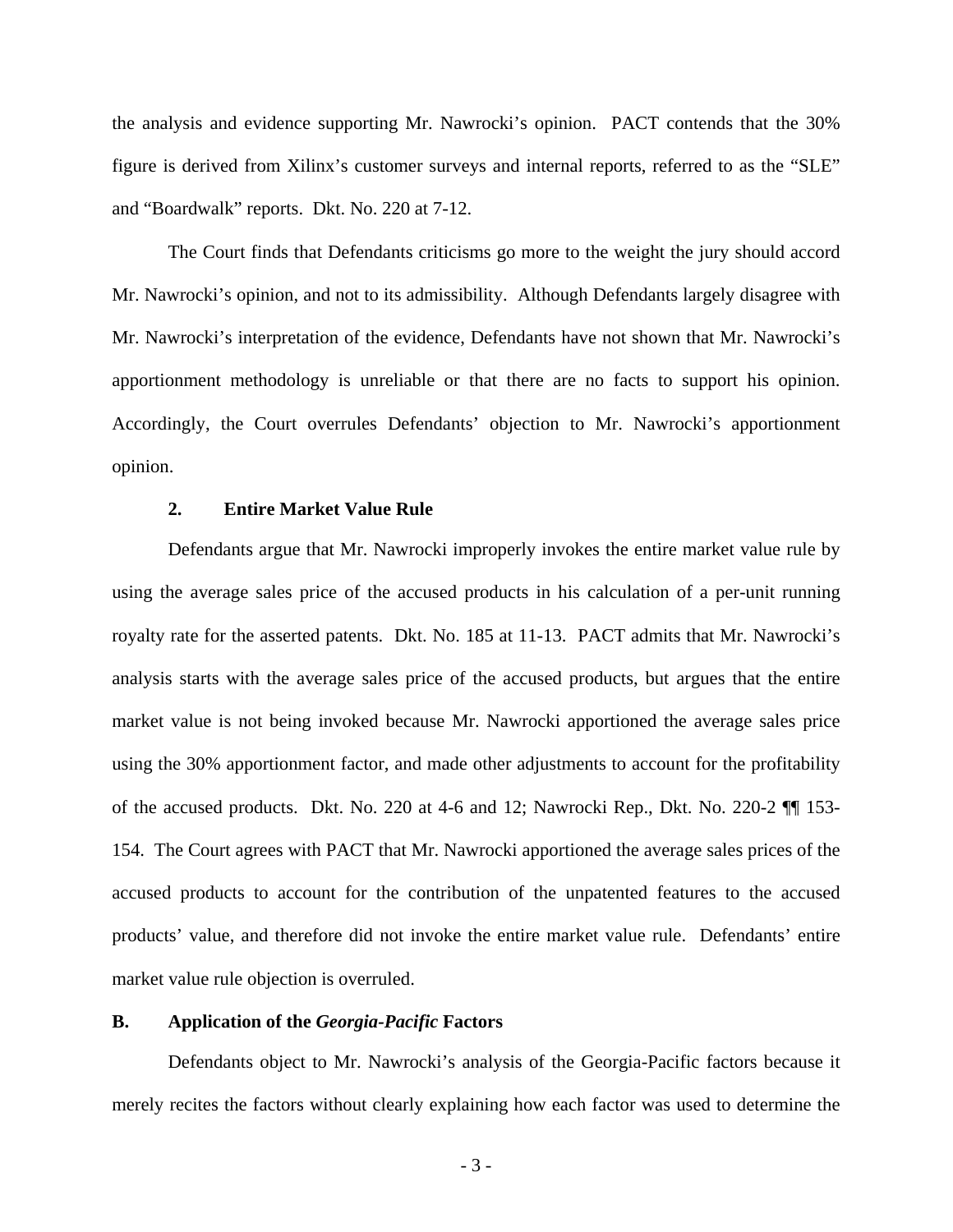royalty rate. Dkt. No. 185 at 13-15. PACT argues that Mr. Nawrocki's report includes a discussion of each factor and the specific evidence considered. Dkt. No. 220 at 14-15. The Court has reviewed Mr. Nawrocki's report and is convinced that Mr. Nawrocki adequately explained the methodology used to arrive at his opinion, and explained the evidence that supports his position. Therefore, the Court overrules Defendants' objection.

## **C. Reliance on Erroneous Sales Data**

Defendants object to Mr. Nawrocki's opinion because it relies on sales data that contains errors. Dkt. No. 220 at 15. Defendants represent to the Court that their reporting system inadvertently counted sales multiple times, and thus their previously produced sales data overstates the sales of accused products. *Id.* PACT explains that Mr. Nawrocki has not updated his damages opinion using Defendants' corrected sales data because PACT "is currently reviewing this newly produced data" to determine its accuracy. Dkt. No. 220 at 15. PACT previously asked the Court to exclude Defendants' witnesses who could testify to the source of the error and the accuracy of the corrected sales data. *See* Mem. Order, Dkt. No. 318. The Court denied PACT's motion so that Defendants may call the witnesses at trial if PACT intends to use the allegedly erroneous sales data.

The issue of which sales data accurately reflects the sales of the accused products is a disputed issue of fact, which is for the jury to resolve. Therefore it is proper for Mr. Nawrocki to rely on the uncorrected sales data, even though he may be vulnerable to cross examination on this point. Defendants objection is overruled.